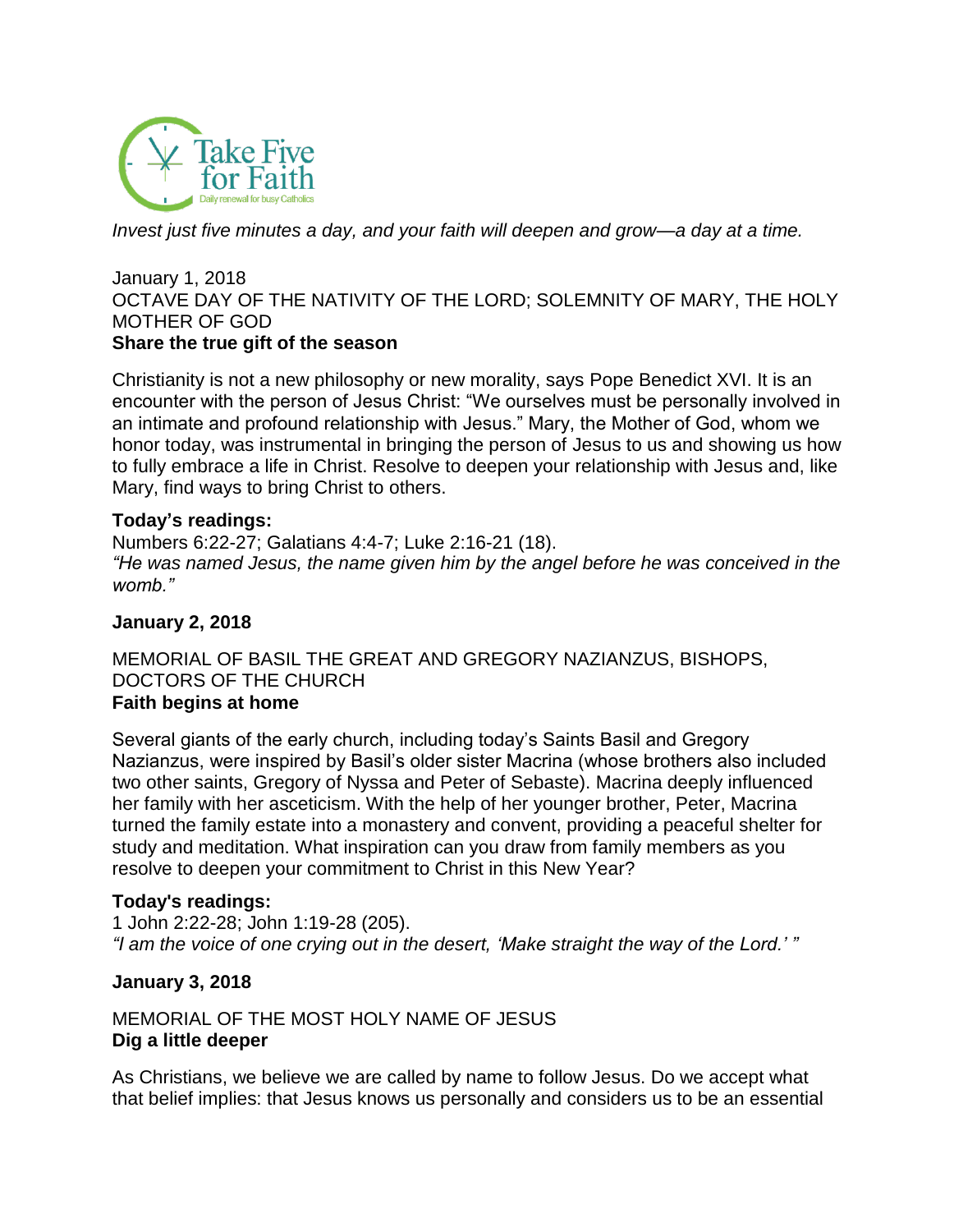part of his ministry? And as we call on Jesus, just how confident are we that we know who he is and what he wants out of the relationship? John the Baptist knew who Jesus was, but such knowledge took rigorous prayer and questioning. Perhaps you need to do the same to discover why Jesus counts you among his friends.

## **Today's readings:**

1 John 2:29—3:6; John 1:29-34 [\(206\)](http://www.usccb.org/bible/readings/010318.cfm). *"And I myself have seen and have testified that this is the Son of God."*

## **January 4, 2018**

#### MEMORIAL OF ELIZABETH ANN SETON, RELIGIOUS **Work with what you have**

And you thought you were busy? Consider Saint Elizabeth Ann Seton, the first native-born citizen of the United States to be canonized. Mother Seton founded the first American religious community for women, the Sisters of Charity. She opened the first American parish school, nursed sick and dying family, friends, and neighbors, and established the first American Catholic orphanage—all while raising five children as a widow! Next time your own responsibilities get you down, remember that you don't have to start out a saint to do some good in the world.

### **Today's readings:**

1 John 3:7-10; John 1:35-42 [\(207\)](http://www.usccb.org/bible/readings/010418.cfm). *"Let no one deceive you. The person who acts in righteousness is righteous."*

### **January 5, 2018**

## MEMORIAL OF JOHN NEUMANN, BISHOP **Stick it out for the long haul**

Ever feel like you don't really belong—not even in the church? John Neumann (1811-60) must have had days like that. Born in Bohemia, his bishop didn't ordain him after seminary because the Hapsburg Empire had too many priests. So he came to America and was ordained within a month but always felt like an outsider. Later, when he was installed as bishop of Philadelphia, not one bishop showed up to support him. Stick around the church long enough, and you will be rewarded for hanging in there.

### **Today's readings:**

1 John 3:11-21; John 1:43-51 [\(208\)](http://www.usccb.org/bible/readings/010518.cfm). *"Nathanael said to Philip, 'Can anything good come out of Nazareth?' Philip replied, 'Come and see.' "*

### **January 6, 2018**

### MEMORIAL OF ANDRÉ BESSETTE, RELIGIOUS **Do the ordinary with extraordinary faith**

When Brother André tried to enter his religious community, his superiors thought him too sickly and undereducated to amount to much. So they made him the community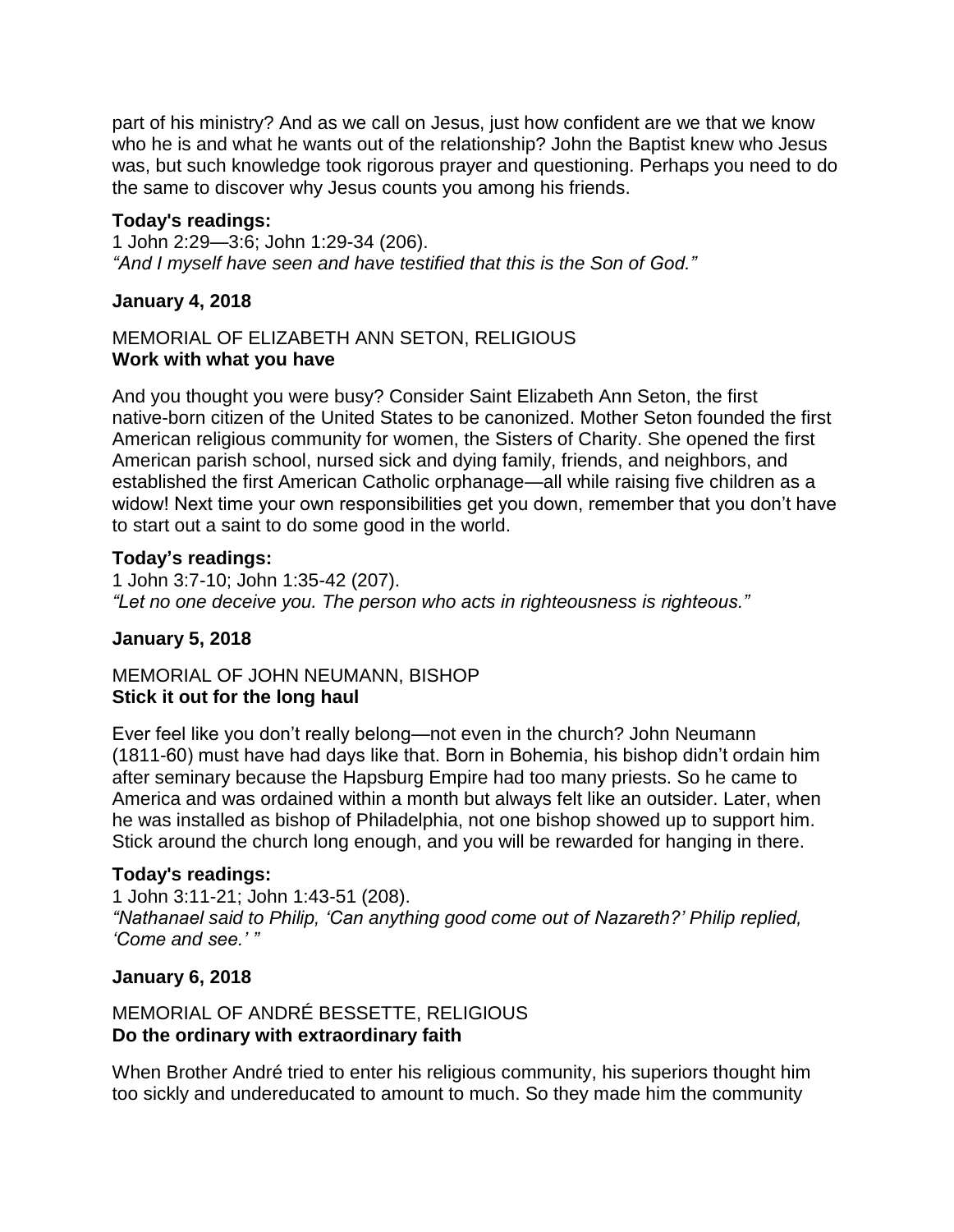doorman. In addition to answering the door, he directed visitors, delivered packages and mail, awakened the community, ran errands, cut hair, sewed, fixed things, maintained the wine cellar, swept up, and—yes—he also did windows. When he died after decades of counseling and bringing God's healing to hundreds of thousands of people, a million mourners attended his funeral. Quite a switch for a person who didn't show much "promise." We recognize God's presence when we do our everyday tasks with generosity, love, and devotion.

## **Today's readings:**

1 John 5:5-13; Mark 1:7-11 *or* Luke 23-38 [\(209\)](http://www.usccb.org/bible/readings/010618.cfm). *"The one who is more powerful than I is coming after me."*

## **January 7, 2018**

## SOLEMNITY OF THE EPIPHANY OF THE LORD **Bless this threshold**

Think of everything that goes on in your home. Whether you live in a studio or on an estate, home is where the action is. Meals eaten, laundry folded, conversations shared, faults confessed, injuries forgiven, promises made, dreams spoken out loud, victories celebrated, defeats laid to rest, births welcomed, wanderers embraced, sickness tended, disappointments endured, deaths grieved—these are the many elements by which the vitality of our homes is measured. Doesn't a space this important deserve a New Year's blessing? Celebrate a ritual for these rooms where love puts down its roots.

## **Today's readings:**

Isaiah 60:1-6; Ephesians 3:2-3a, 5-6; Matthew 2:1-12 [\(20\)](http://www.usccb.org/bible/readings/010718.cfm). *"Nations shall walk by your light, and kings by your shining radiance.*

# **Monday, Jan 08, 2018**

## **FEAST OF THE BAPTISM OF THE LORD**

### **Be prepared**

Moments of great insight and personal revelation, such as the experience Jesus had when he emerged from the waters after John baptized him, are a gift from God. But the ground is ours to prepare. It is doubtful that Jesus arrived at this moment of his life, which marked the beginning of his public ministry, without having spent a good deal of time in prayer and quiet reflection. We can do the same. Working with the limitations of time and the circumstances of your life, create a time and space every day for prayer and quiet contemplation or meditation. Many people make it the first thing in their day. That way it doesn't get lost. Prepare the ground, so that when the Spirit "descends like a dove" with a revelation for you, it will find a solid place to perch.

TODAY'S READINGS: *Isaiah 42:1-4, 6-7 or 55:1-11; Acts of the Apostles 10:34-38 or 1 John 5:1-9; Mark 1:7-11 (21). "One mightier than I is coming after me."*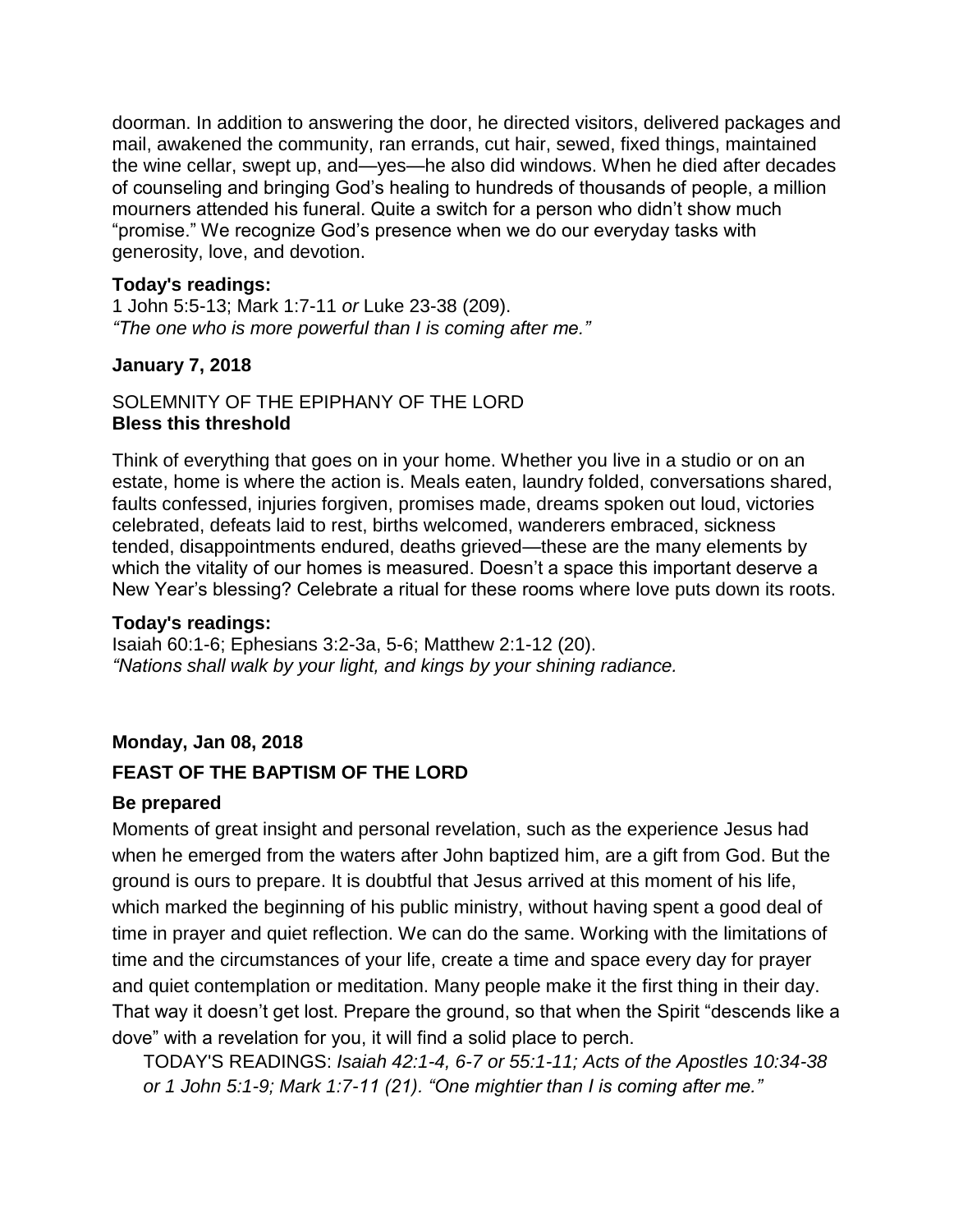# **Tuesday, Jan 09, 2018 FIRST WEEK IN ORDINARY TIME**

## **What possessed you?**

It's worthy to note that the "unclean spirits" in the gospel stories speak in the plural: "What have you to do with us, Jesus of Nazareth? Have you come to destroy us?" Why is that? The "possessed" person is one who has lost his center, whose soul is divided, split and without grounding or foundation in the "Holy One of God." He is dominated by one voice, then by another. No wonder he speaks in the plural. Today, we might take a moment to ask ourselves, *What is my center*? *From where do my thoughts and actions flow*? Then make any necessary adjustments.

TODAY'S READINGS: *1 Samuel 1:9-20 or 1:1-8; Mark 1:21-28 or 1:14-20 (306 or 305). "The man with the unclean spirit cried out, 'I know who you are, the Holy One of God!' "*

## **Wednesday, Jan 10, 2018**

## **Healer, heal thyself**

You may have heard the expression "wounded healer." It suggests that you don't have to be perfectly healthy to help others. But you have to be careful not to bring your unresolved problems into helping relationships with others, or you could do a lot of damage. Scripture makes it clear that taking care of your personal spiritual health should come first. Peter's mother-in-law took to her bed when she was ill and only served the apostles after Jesus healed her. You can give of yourself only if you have something to give. Think about some ways you can improve your spiritual health—by doing some spiritual reading, praying more, seeking the sacrament of Reconciliation, or going on a retreat.

TODAY'S READINGS: *1 Samuel 3:1-10, 19-20; Mark 1:29-39 (307). "Jesus took her by the hand and lifted her up. The fever left her, and she began to serve them."*

## **Thursday, Jan 11, 2018**

## **Take in the outcast**

In the gospel era, lepers were considered rejects of society. According to the law of Moses, they had to announce their presence to everybody within earshot so they could be avoided. Yet, with a simple choice, a word, and a gesture, Jesus restored a leper to health so he could be around others without being afraid. How many people will we encounter today who, by their appearance or their language, will announce their rejection by society? Part of doing God's will is choosing to welcome the stranger and include those whom society rejects into our lives.

TODAY'S READINGS: *1 Samuel 4:1-11; Mark 1:40-45 (308). "A leper knelt before*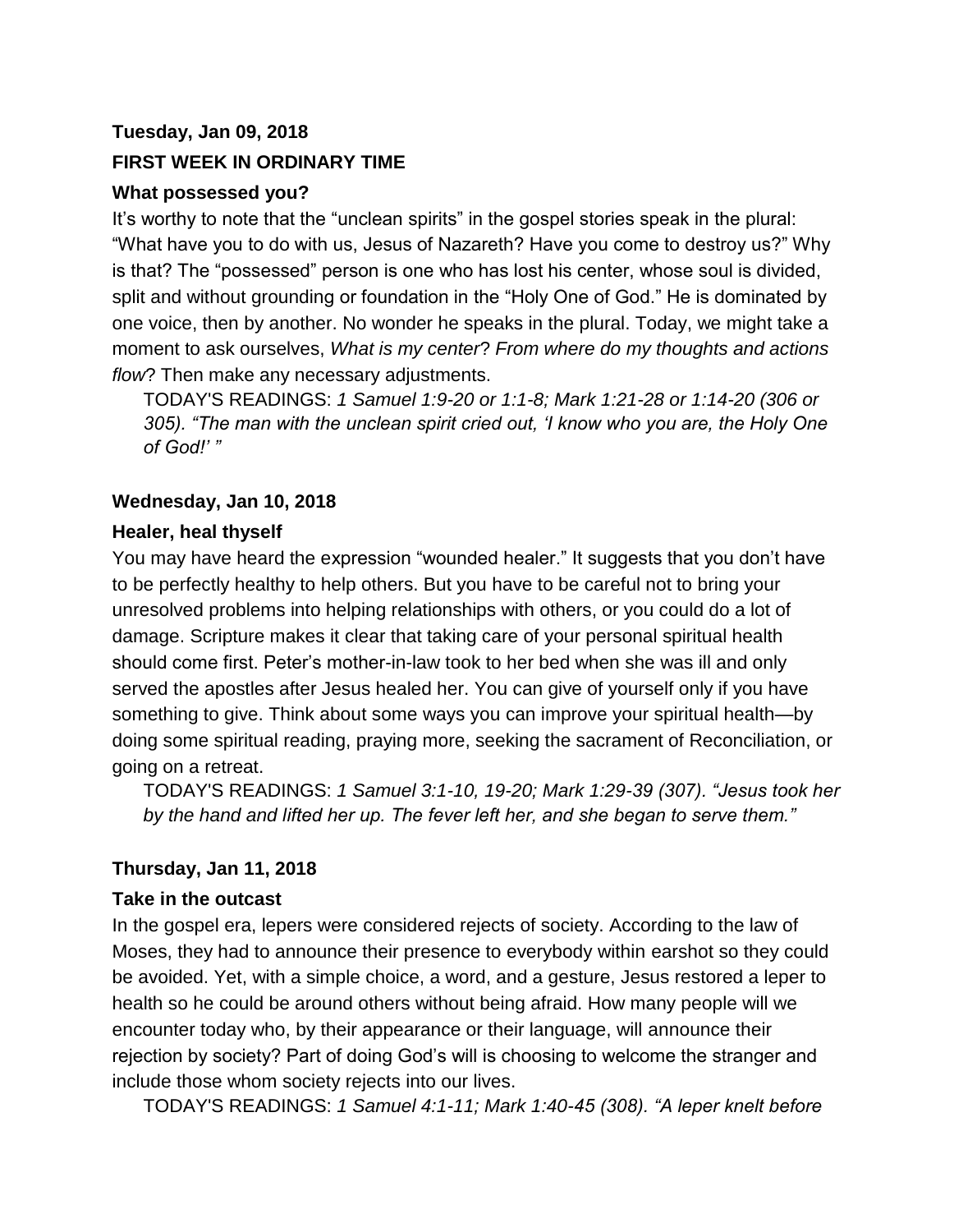*Jesus and said to him, 'If you choose, you can make me clean.' "*

## **Friday, Jan 12, 2018**

## **Stick with the basics**

The Gospel of Mark is the story of Jesus told in simple language for simple folk, without big words or extra commentary. But even without embellishment, extraordinary things happen—friendship so phenomenal that a paralytic makes an unlikely grand entrance followed by a more dramatic exit. It's plain to see Jesus works wonders, not just forgiving unforgivable sins but proving his right to do so by giving the paralyzed power to walk. If we're paralyzed today, it's because we've made life more muddled than Mark, wrapped up in rationalizations and fancy phrases when all we really need is "Jesus saves."

TODAY'S READINGS: *1 Samuel 8:4-7; Mark 2:1-12 (309). "They removed the roof above Jesus, and let down the mat on which the paralytic lay."*

## **Saturday, Jan 13, 2018**

## **MEMORIAL OF HILARY, BISHOP, DOCTOR OF THE CHURCH**

## **Make the ask**

Saint Hilary of Poitiers (d. 368), a midlife convert, felt great passion for the Christian concept of God—the Trinity—and fought hard against the Arians, who denied the divinity of Christ. For Hilary, Jesus wasn't simply a holy person; Jesus was the Christ, the second person of the Trinity. Therefore, Hilary argued, it is through Jesus that we find our way to God's grace: "We have been promised, and he who made the promise is trustworthy: 'Ask, and it will be given to you; seek, and you will find; knock, and it will be opened to you.' " No matter what you've done or failed to do, your sins will be forgiven, if you just ask.

TODAY'S READINGS: *1 Samuel 9:1-4, 17-19; 10:1a; Mark 2:13-17 (310). "All the crowd came to him and he taught them."*

# **Sunday, Jan 14, 2018 SECOND SUNDAY IN ORDINARY TIME**

## **It's your call**

Most of us are leery about accepting calls from unknown sources. In the happy age of caller ID, it's as if a virtual butler brings each visitor's card on a silver tray into our drawing room. We can decline to be "home" to any undesirable contact. Still, people of faith *do* want to be present when it's God who comes calling. How do we learn to distinguish that special voice from all the internal chatter clamoring for our attention?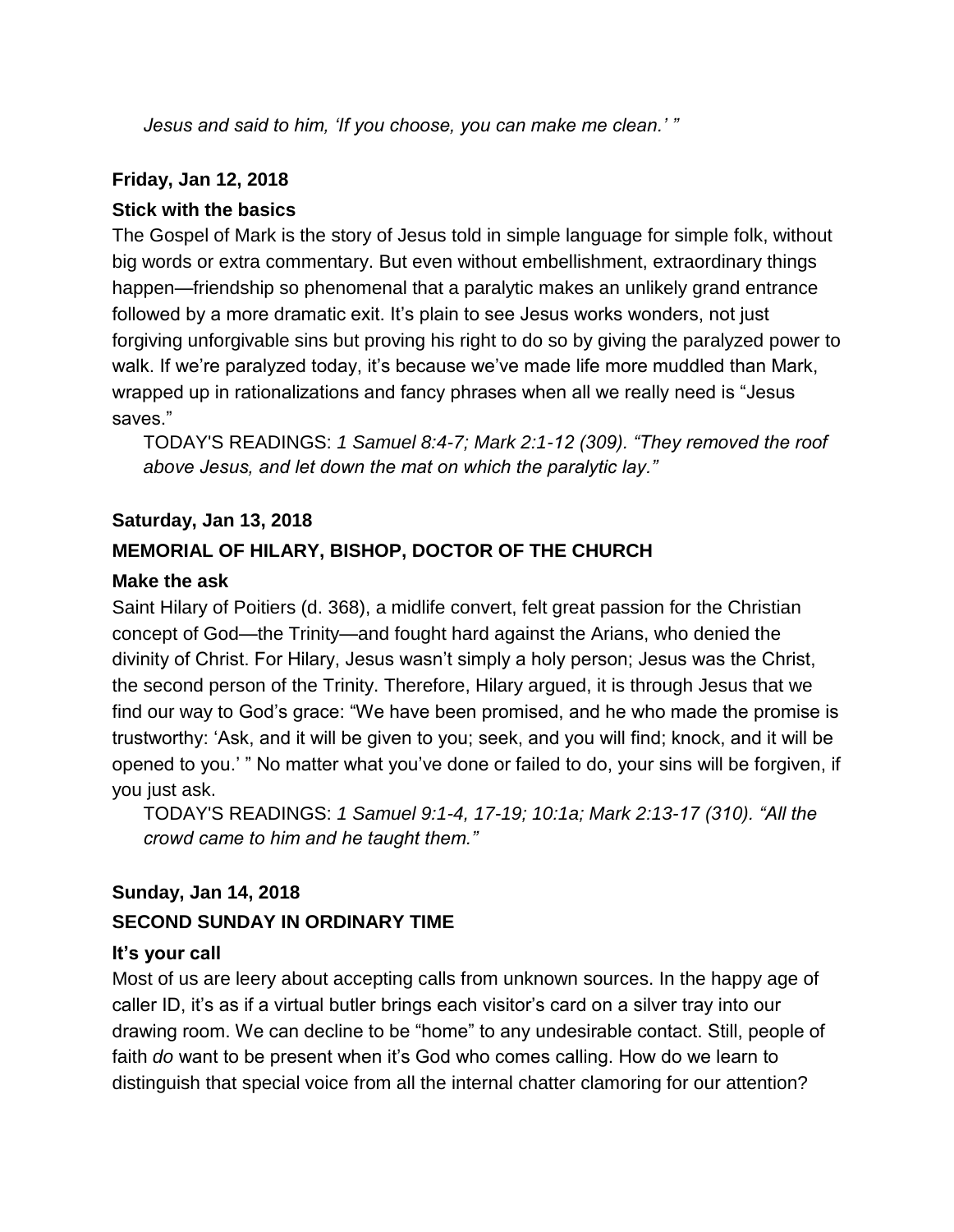Veterans in discernment are helpful mentors, including pastors, spiritual directors, and the blueprint stories of past saints. Seekers, take the call!

TODAY'S READINGS: *1 Samuel 3:3b-10, 19; 1 Corinthians 6:13c-15a, 17-20; John 1:35-42 (65). "Here I am. You called me."*

#### **Monday, Jan 15, 2018**

#### **Stick with the routine**

How many of us have tried to get in shape for a big event, like a reunion or wedding? We eat less, exercise, and hope to make a good impression. Once the big day arrives, there's little more to do than enjoy ourselves. That's what the apostles were doing while Jesus was in their midst. After years of praying for a savior, Christ finally arrived, so there was nothing more to do than savor the moment. The real challenge is to continue healthy practices once the big event is over so that we're more prepared for the next event. What exercises will help you prepare for the next big spiritual event in your life?

TODAY'S READINGS: *1 Samuel 15:16-23; Mark 2:18-22 (311). "Why do John's disciples and the disciples of the Pharisees fast, but your disciples do not fast?"*

#### **Tuesday, Jan 16, 2018**

#### **Sabbath prayer**

While the Pharisees may have overemphasized strict observance of the Sabbath, perhaps we have swung too far in the opposite direction. Look around you on any Sunday afternoon—you'll see people shopping, working, rushing about. And most of us are right in the thick of things. While having options on how to spend our free time is a good thing, what seems to be getting lost is the notion of a qualitative difference in the pace of life, the "quiet Sunday afternoons" of times past. We all need a space in our crowded lives for time apart, time to reconnect with ourselves, our loved ones, and our God. Whatever your own Sunday choices might be, make sure you find a way to "keep holy the Sabbath." After all, as Jesus taught, the Sabbath was designed for our benefit. God doesn't need a day of rest—we do.

TODAY'S READINGS: *1 Samuel 16:1-13; Mark 2:23-28 (312). "The Sabbath was made for humankind, and not humankind for the Sabbath."*

#### **Wednesday, Jan 17, 2018**

#### **MEMORIAL OF ANTHONY, ABBOT**

#### **Go for broke**

At one point in the gospels, Jesus says, "Whoever does the will of my Father in heaven is my brother and sister and mother" (Matthew 12:50). Saint Anthony, the fourth-century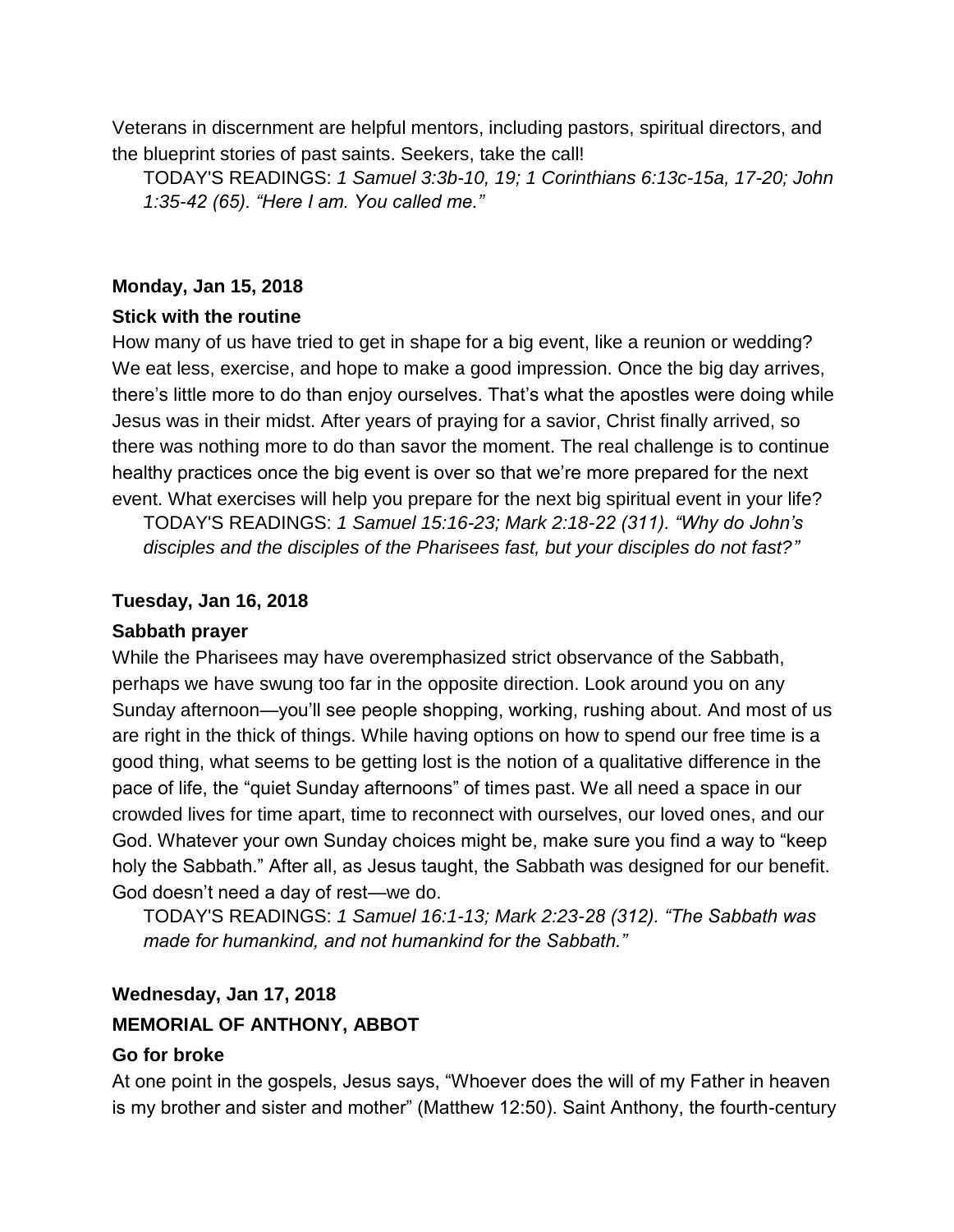Egyptian considered the founder of Christian monasticism, would have easily qualified as Jesus' "family." Sitting one day in church, he heard the gospel passage, "If you wish to be perfect, go, sell your possessions, and give the money to the poor, and you will have treasure in heaven; then come, follow me" (Matthew 19:21). He immediately sold what he owned, arranged for the financial support of his sister, gave the rest of his money to the poor, and went into the desert to live as a hermit. Sometimes we need a "here I am Lord" faith that gets up and does the will of God before we can talk ourselves out of it.

TODAY'S READINGS: *1 Samuel 17:32-33, 37, 40-51; Mark 3:1-6 (313). "Is it lawful to do good on the Sabbath rather than to do evil, to save life rather than to destroy it?"*

### **Thursday, Jan 18, 2018**

#### **Touch the pain**

When people are hurting, they seek the healing power of physical touch, just as those who followed Jesus did. Perhaps that is one reason why healing massage is one of the fastest-growing phenomena in our society. We seek to be healed physically, emotionally, and spiritually of what ails us, what causes us "dis-ease," and the power of touch can help in all these areas. Be a healer yourself, by offering a comforting hug or shoulder to cry on, a handshake of praise, a kiss to a loved one. To touch and be touched in healing, healthy ways is as natural and human as to breathe and walk. Reach out and make the connection today!

TODAY'S READINGS: *1 Samuel 18:6-9; 19:1-7; Mark 3:7-12 (314). "He had cured many and, as a result, those who had diseases were pressing upon him to touch him."*

### **Friday, Jan 19, 2018**

#### **Jesus chooses his teammates**

When it comes to Christian unity, Jesus points us in an odd direction by his example. When he calls his 12 closest followers, it's not pretty: Roman collaborators, men smelling of fish, a political agitator, and a thief, among others. Many of these will never distinguish themselves beyond their denial, betrayal, and doubt of the one whom they follow. Why does Jesus make such eccentric choices? We might as well ask why Jesus wants you and me. Jesus calls whom he calls, and if we don't all go to the same church, is that his problem or ours?

TODAY'S READINGS: *1 Samuel 24:3-21; Mark 3:13-19 (315). "Jesus called to him those whom he wanted, and they came to him."*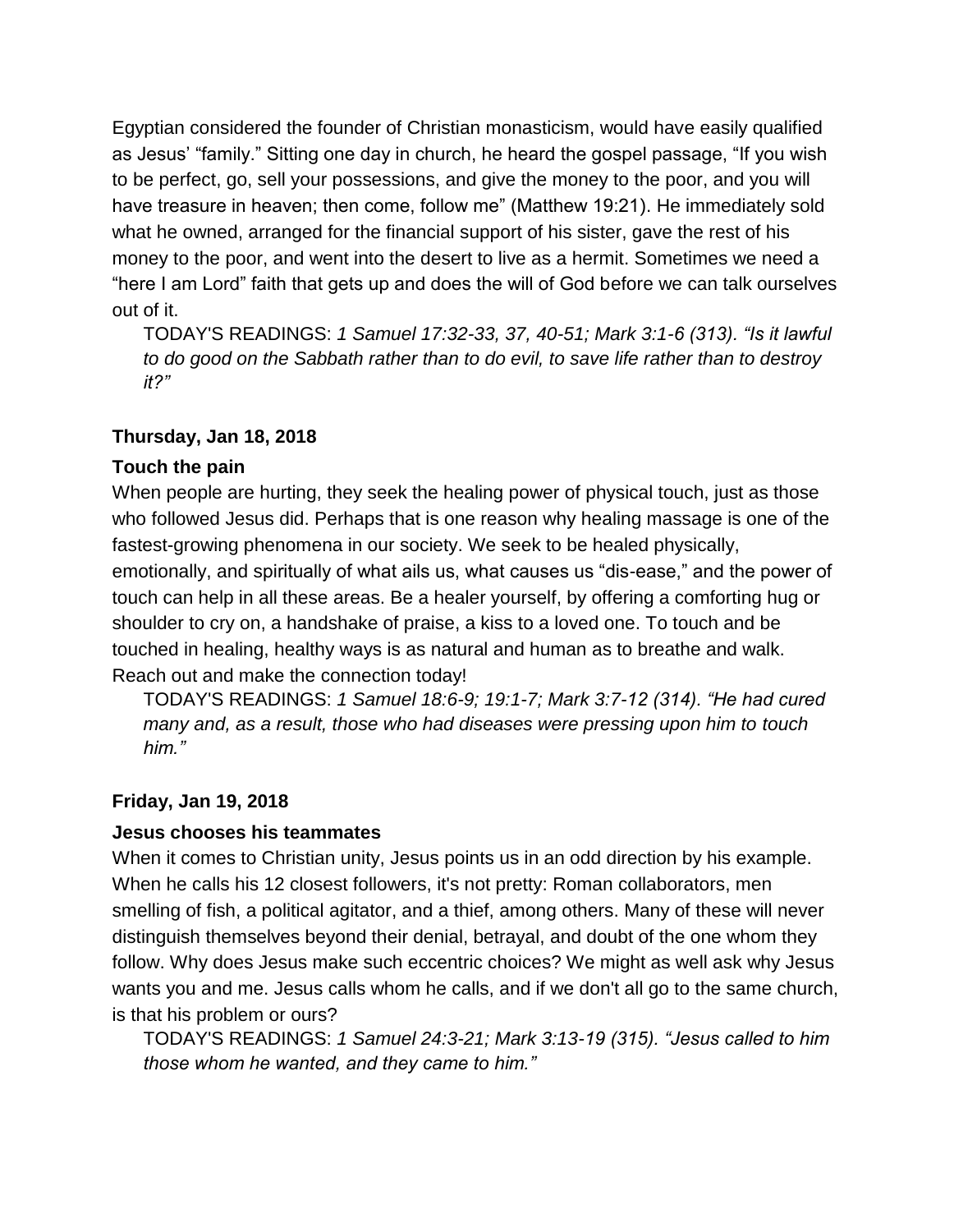### **Saturday, Jan 20, 2018**

#### **MEMORIAL OF FABIAN, POPE, MARTYR**

#### **Serve when called**

Can a layperson be chosen pope? It happened in the year 236, when it is said that those who had gathered to elect a new bishop of Rome saw a dove alight upon the head of Fabian, an unknown layman and farmer who happened to be visiting the city. He was at once proclaimed bishop of Rome by acclamation. Fabian made important contributions to the church, including his decision to send seven bishops to Gaul to evangelize the region we know today as France and Belgium. Be prepared for service both great and small at any time of day or night.

TODAY'S READINGS: *2 Samuel 1:1-4, 11-12, 19, 23-27; Mark 3:20-21 (316). "Is it lawful to do good or to do harm on the Sabbath, to save life or to kill?"*

#### **Sunday, Jan 21, 2018**

#### **THIRD SUNDAY IN ORDINARY TIME**

#### **It's not the end of the world**

If there's one thing we can use less of, it's negative attitudes. After a brief perusal of daily headlines, we might be forgiven for thinking that the next six wars are preloaded, our food supply is toxic, strangers may be killers, and all leaders are liars. Yet our sacred story declares that human hearts can change. The future can be anything we want it to be. All we have to do is choose. Decide today to walk the road of hope.

TODAY'S READINGS: *Jonah 3:1-5, 10; 1 Corinthians 7:29-31; Mark 1:14-20 (68). "Jonah began his journey . . . announcing, 'Forty days more and Nineveh shall be destroyed.' "*

#### **Monday, Jan 22, 2018**

#### **Change is gonna come**

Those first disciples called by Jesus "immediately" left everything and followed him. Often we're inspired by a Sunday sermon or something we read in the paper or hear on the news. Then we feel the need to change our lives in some way in order to become better people. Yet change is hard when so much holds us in place: our families, our jobs—all our responsibilities. Yet there is always a need to leave something behind in order to gain something better. What must you let go of today in order to answer the Lord's call to fulfillment?

TODAY'S READINGS: *2 Samuel 5:1-7, 10; Mark 3:22-30 (317). "Jesus said, 'Follow me and I will make you fish for people.' And immediately they left their nets and followed him."*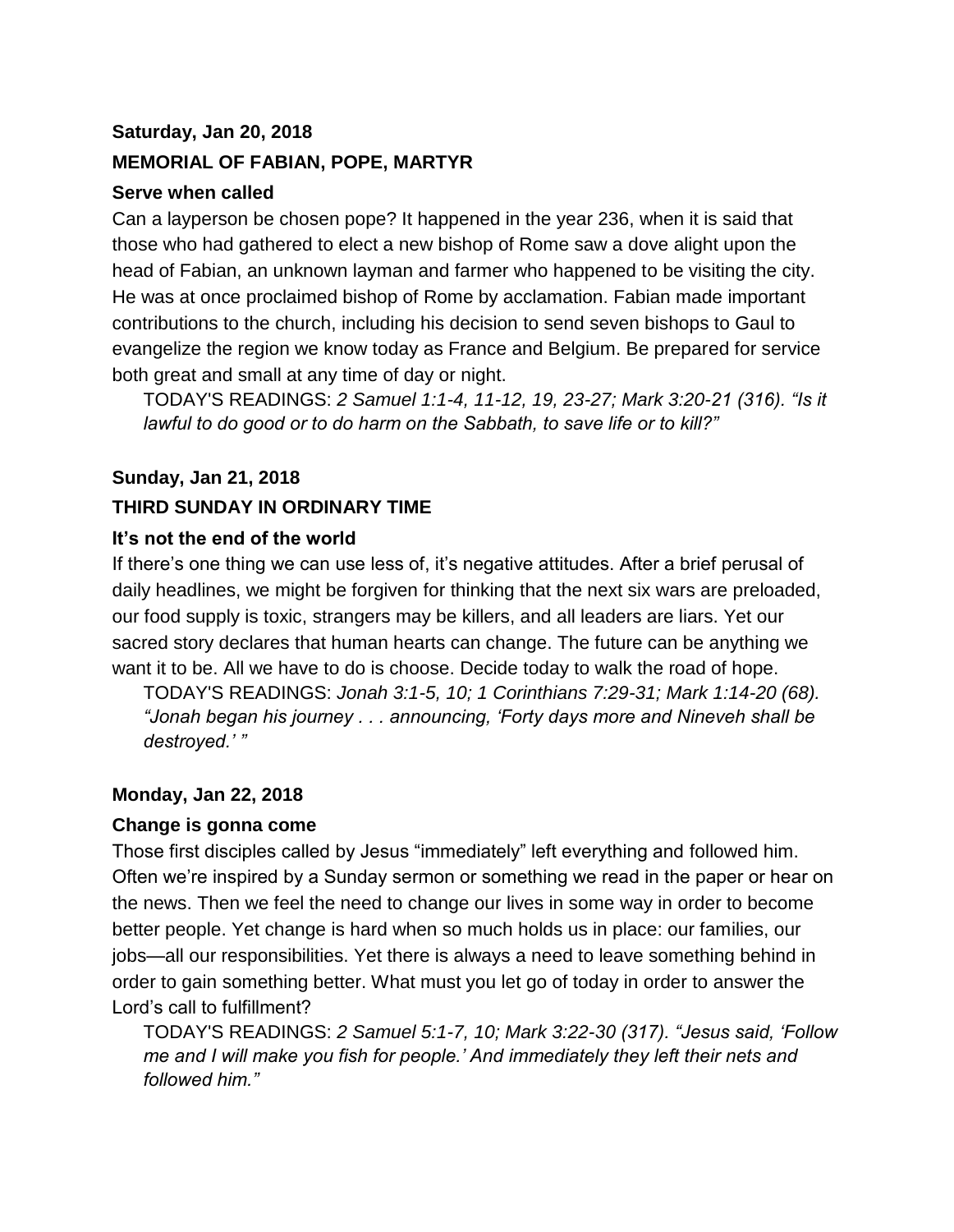## **Tuesday, Jan 23, 2018**

## **MEMORIAL OF MARIANNE COPE, VIRGIN**

## **Follow an inspiring example**

Many of us have heard of Father Damien, famous for his work with those with leprosy, but Sister Marianne Cope, at the age of 45 likewise volunteered for the Hawaiian mission at Molokai. She served girls and women with leprosy, emphasizing "pride and fun" and dignity in the colony. Soon after her death, a local woman wrote in the *Honolulu Advertiser* that she was "a woman [who devoted] every hour of 30 years to the mothering of people isolated by law from the rest of the world. She risked her own life in all that time, faced everything with unflinching courage, and smiled sweetly through it all." Who can you help today, right at home, to see beyond the harshness of life?

TODAY'S READINGS: *2 Samuel 6:12b-15, 17-19; Mark 3:31-35 (318). "Who are my mother and my brothers?"*

### **Wednesday, Jan 24, 2018**

## **MEMORIAL OF FRANCIS DE SALES, BISHOP, DOCTOR OF THE CHURCH**

### **Be the retiring type**

Saint Francis de Sales (1567-1622) led a full life, both before and after his relatively late decision to join the priesthood. In his era, a life of holiness was considered the domain of monks and nuns, certainly not of laypeople. But he believed God could and should be found in everyday life and was one of the first great religious teachers to offer spiritual direction to lay Catholics living and working in the world, such as in his book *Introduction to the Devout Life*. His advice to those busy with the world's affairs is as valid today as it was then: "Retire at various times into the solitude of your own heart, even while outwardly engaged in discussions or transactions with others, and talk to God." Practice a little "early retirement" today!

TODAY'S READINGS: *2 Samuel 7:4-17; Mark 4:1-20 (319). "Whoever has ears to hear ought to hear."*

### **Thursday, Jan 25, 2018**

## **FEAST OF THE CONVERSION OF SAINT PAUL THE APOSTLE**

### **The impossible is possible**

Have you or someone you know ever experienced a conversion? Conversion can take many forms. Someone turns their life around—recovering from an addiction, bouncing back from an illness or a setback and going at life in a whole new way. The amazing thing about Saint Paul's conversion was that he went from persecutor of Christians to a devout Christian himself. The change in him was so incredible not everyone believed it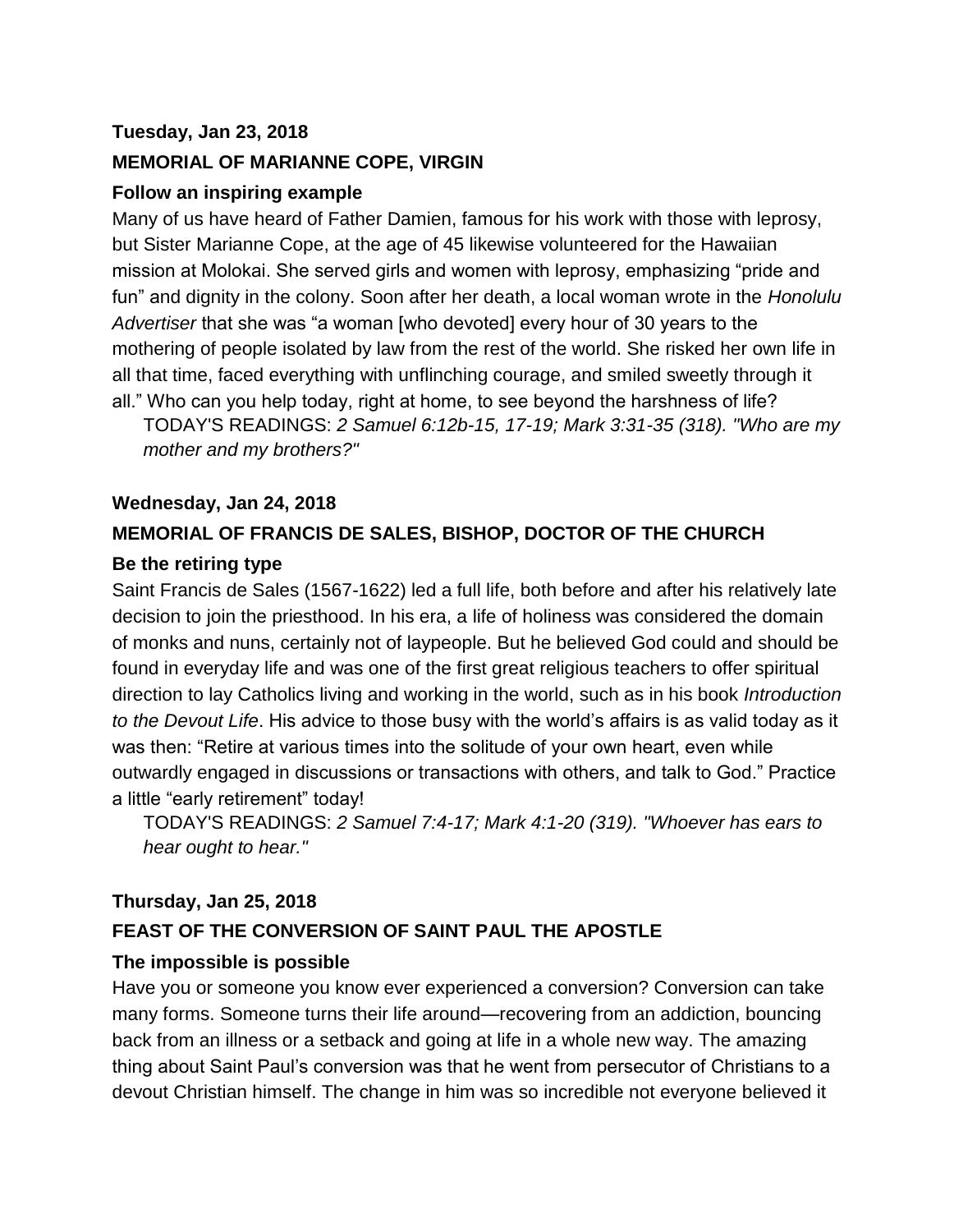at first. How could this person who was out to imprison and kill Christians suddenly be one of them? For God all things are possible. With God's help, that makes a lot of things possible for us, too.

TODAY'S READINGS: *Acts 22:3-16 or 9:1-22; Mark 16:15-18 (519). "Saul, Saul, why are you persecuting me?"*

## **Friday, Jan 26, 2018**

## **MEMORIAL OF TIMOTHY AND TITUS, BISHOPS**

### **Be a living example**

Timothy and Titus were companions and coworkers of the apostle Paul. We call them bishops because Christian tradition sees them as the first leaders of the churches in Ephesus (Greece) and Crete. They carried the gospel to the world in the earliest days of the church. They show us that the best way for our faith to live and grow is to live it. All Christians, not only leaders, bear a responsibility to take part in the mission of the church. To spread the faith, make yourself a living example of it.

TODAY'S READINGS: *2 Timothy 1:1-8 OR Titus 1:1-5; Mark 4:26-34 (520; Gospel 321). "To what shall we compare the kingdom of God, or what parable can we use for it?"*

## **Saturday, Jan 27, 2018**

## **MEMORIAL OF ANGELA MERICI, VIRGIN, RELIGIOUS FOUNDER**

### **Share and share alike**

Saint Angela Merici didn't set out to form a typical religious community of women. An orphan herself, she began by simply giving religious instruction to the poor and uneducated children of her neighbors. Before long, other women were attracted to join her. By the time she was 50, prompted by a heavenly vision, she began a community of women called the Ursulines who embraced virginity, poverty, and obedience. But they took no formal vows. They didn't formally congregate as a religious community, either, but stayed at home to evangelize to their family, friends, and neighbors. Evangelism can begin with even the tiniest seed. With whom will you share a bit of the Good News today?

TODAY'S READINGS: *2 Samuel 12:1-7a, 10-17; Mark 4:35-41 (322). "Why are you terrified? Do you not yet have faith?"*

### **Sunday, Jan 28, 2018**

**FOURTH SUNDAY IN ORDINARY TIME**

**Deliver us from every evil**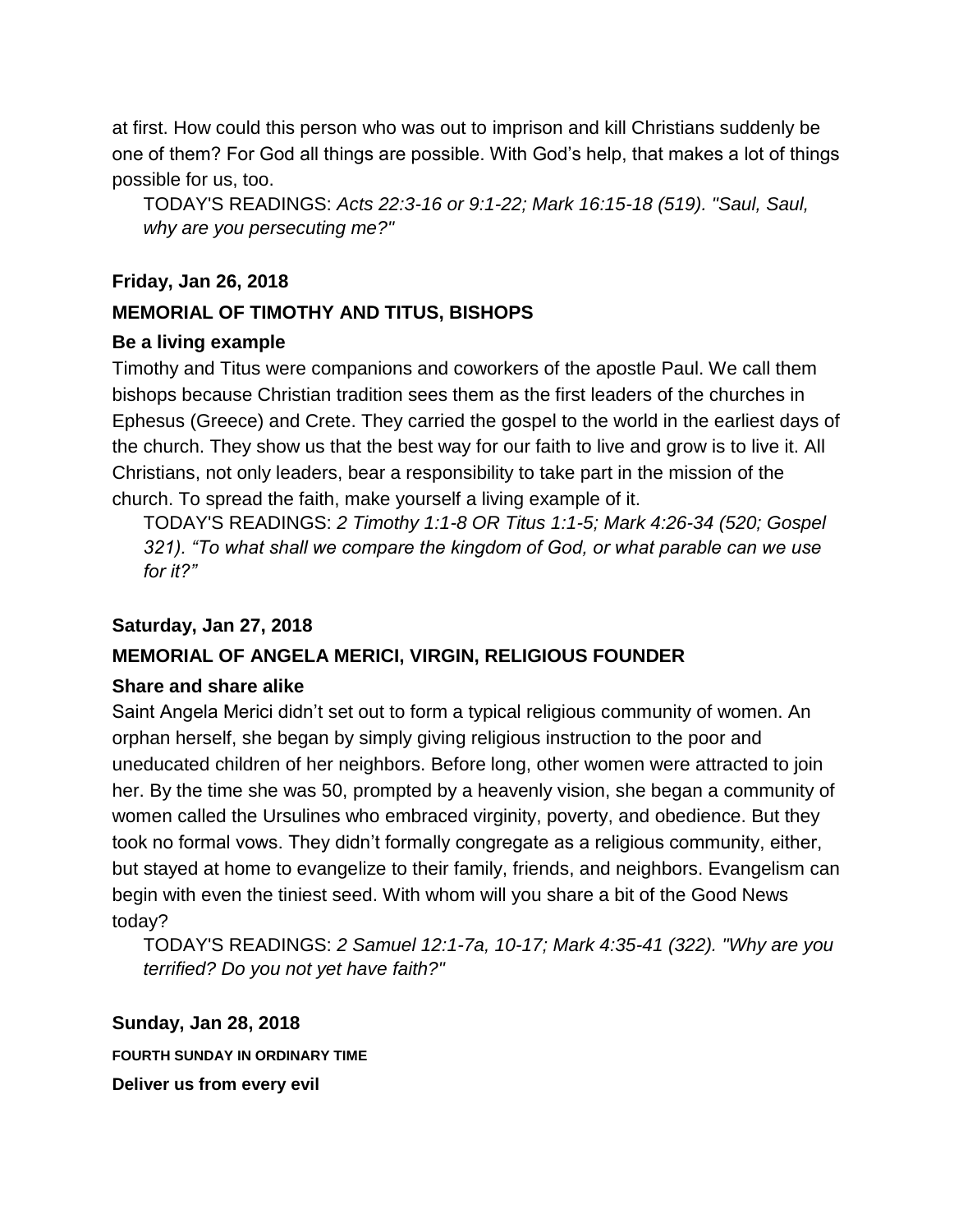Even the best of us harbor within ourselves an unclean spirit or two. "Unclean" simply means not compatible with the holiness of God. This isn't a condition any of us can afford to be in! Consider the garden variety of dirty spirits that routinely board with us: self-absorption, unforgiveness, envy, judgment, arrogance,

hard-heartedness, cynicism. Identify your familiar demons, practice their counterpoint virtues, and fill your interior house with grace.

TODAY'S READINGS: *Deuteronomy 18:15-20; 1 Corinthians 7:32-35; Mark 1:21-28 (71). "Jesus rebuked [the unclean spirit] and said, 'Quiet! Come out of him!' "*

#### **Monday, Jan 29, 2018**

#### **Use your freedom well**

The story of Legion in Mark's gospel is quite sad. Doctors today might diagnose him with multiple personality disorder. To him, it was only apparent that he lived with his demons in torment. He caused such harm to himself and others that he couldn't live in town but was forced to stay in the cemetery, a man buried alive by his pain. Once Jesus delivered him, his natural desire was to stay with Jesus. But Jesus told him to take his freedom home with him to his family and community. Every person made whole becomes a living, breathing gospel.

TODAY'S READINGS: *2 Samuel 15:13-14, 30; 16:5-13; Mark 5:1-20 (323). "Jesus asked, 'What is your name?' The man replied, 'My name is Legion, for we are many.' "*

#### **Tuesday, Jan 30, 2018**

#### **Have faith**

How can a woman be healed from her hemorrhaging by only touching the cloak of Christ? He tells her that the sincerity of her faith had saved her. The church confirms the power of faith through its place as one of the three "theological virtues," along with hope and charity. The Catechism of the Catholic Church tells us that faith is when "a person freely commits his entire self to God," and by which he or she can accept everything given by God. But unlike the "cardinal virtues," faith is truly not of our own accord; rather, it is a grace both from God and toward God. How often do we stop to ask for faith?

TODAY'S READINGS: *2 Samuel 18:9-10, 14b, 24-25a, 30—19:3; Mark 5:21-43 (324). "Jesus said to her, 'Daughter, your faith has made you well; go in peace.'"*

#### **Wednesday, Jan 31, 2018**

#### **MEMORIAL OF JOHN BOSCO, PRIEST**

#### **Good is the best teacher**

With some notable exceptions, throughout much of history the default position for disciplining children was punishing them harshly when they were bad. One of the notable exceptions was the 19th-century Italian priest John Bosco. As a young priest in Turin, he encountered masses of boys the industrial conditions of the city had left out in the cold. In response, he established youth clubs, hostels, and boarding schools. What was especially unique was his "preventive system" of dealing with the boys, which was based on reason, religion,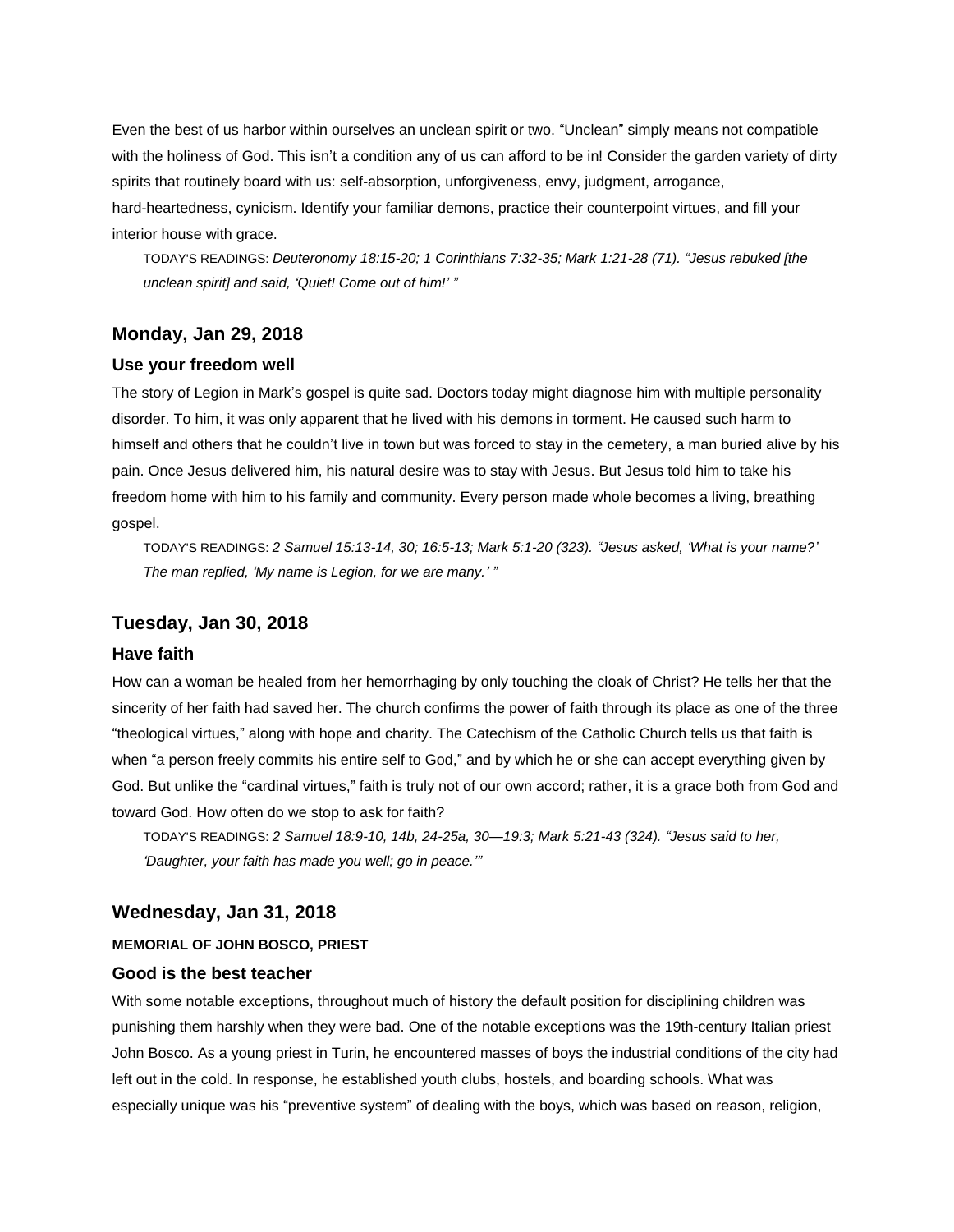and kindness. It appealed to their intelligence and their desire for God and the good. Saint John Bosco also founded religious orders for men and women, the Salesians, to expand and continue this work. You can try to force the bad out of a person, or you can appeal to the good in them.

TODAY'S READINGS: *2 Samuel 24:2, 9-17; Mark 6:1-6 (325). "Where did this man get all this? Is this not the carpenter, the son of Mary?"*

#### **Thursday, Feb 01, 2018**

#### **Do the math**

Teachers who have students work in pairs see many benefits to this strategy: The students take more responsibility for their learning; they mentor and encourage their partners and engage in creative problem-solving techniques, such as brainstorming; and they are less likely to become isolated and disillusioned. Surely Jesus was mindful of these benefits when he sent the 12 apostles out two by two to preach the Good News—and when he promised his presence wherever two or more are gathered in his name. Today's lesson: Work together to multiply the good.

TODAY'S READINGS: *1 Kings 2:1-4, 10-12; Mark 6:7-13 (326). "He called the twelve and began to send them out two by two."*

#### **Friday, Feb 02, 2018**

#### **FEAST OF THE PRESENTATION OF THE LORD**

#### **You are dismissed**

Simeon recognizes the infant Jesus as the promised savior and calls him a "light for revelation." Simeon joyfully exclaims that he is now free to go to his death in peace. His beautiful prayer, commonly called the Canticle of Simeon, is sung in monasteries and religious communities around the world as part of Night Prayer. Like Simeon, we, too, are the servants of God who, upon recognizing the light of Christ in the people we meet, may ask to be dismissed at the end of each day to go in peace—freed, at least for a time, from our responsibilities and anxieties.

TODAY'S READINGS: *Malachi 3:1-4; Hebrews 2:14-18; Luke 2:22-40 (524). "My eyes have seen your salvation, which you have prepared in the presence of all peoples."*

#### **Saturday, Feb 03, 2018**

#### **MEMORIAL OF BLAISE, BISHOP, MARTYR**

#### **A full-throated blessing**

In the 14th century when the plague was devastating Europe, people desperate for a cure or to be spared the disease called upon the Fourteen Holy Helpers, a special group of saints whom they believed protected them from symptoms of this dreaded disease, like fevers, headaches, the deaths of animals, and in Saint Blaise's case, throat ailments. If you go to church today, chances are there will be a blessing of throats through the intercession of Blaise. While we need all the help we can get in cold and flu season, the crossed candles and the words of the blessing are more symbols of our faith in God to protect us from whatever ails us. Take